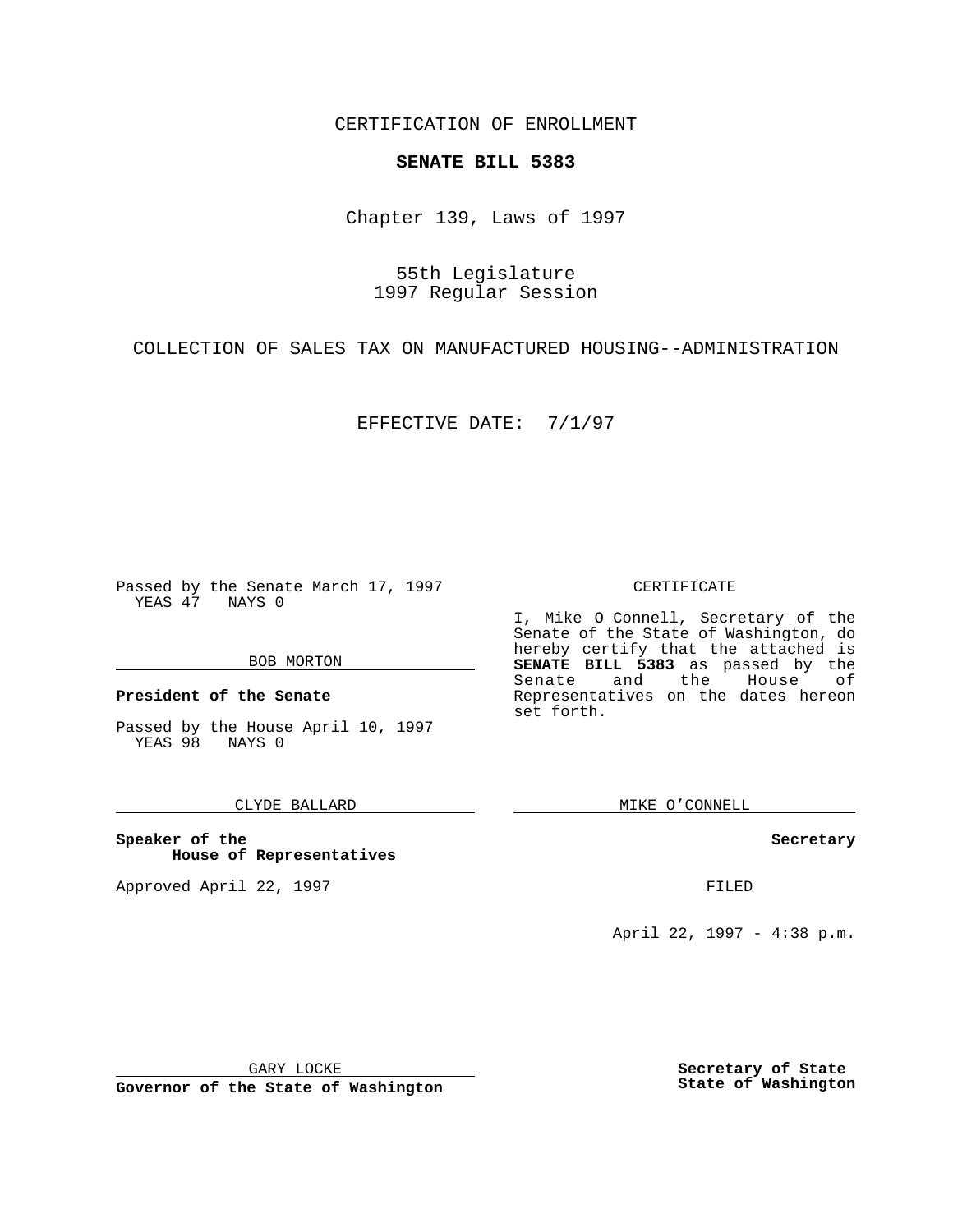# **SENATE BILL 5383** \_\_\_\_\_\_\_\_\_\_\_\_\_\_\_\_\_\_\_\_\_\_\_\_\_\_\_\_\_\_\_\_\_\_\_\_\_\_\_\_\_\_\_\_\_\_\_

\_\_\_\_\_\_\_\_\_\_\_\_\_\_\_\_\_\_\_\_\_\_\_\_\_\_\_\_\_\_\_\_\_\_\_\_\_\_\_\_\_\_\_\_\_\_\_

Passed Legislature - 1997 Regular Session

**State of Washington 55th Legislature 1997 Regular Session By** Senators Winsley and Prentice

Read first time 01/24/97. Referred to Committee on Ways & Means.

 AN ACT Relating to the collection of sales tax on manufactured housing; creating a new section; repealing RCW 82.08.065; providing an effective date; and declaring an emergency.

BE IT ENACTED BY THE LEGISLATURE OF THE STATE OF WASHINGTON:

 NEW SECTION. **Sec. 1.** RCW 82.08.065 was adopted to facilitate the prompt collection of sales tax on mobile homes by the county auditors contemporaneous with issuance of title. Subsequent legislation rendered the statute ineffective for accomplishing the purpose and has in fact unnecessarily contributed to delay in both titling and tax collection, thereby having a negative impact on consumers, the manufactured housing industry, and the state. Therefore, the legislature finds that the situation will be resolved by returning to the tax collection system in place before the enactment of RCW 82.08.065.

 NEW SECTION. **Sec. 2.** RCW 82.08.065 and 1991 c 327 s 5, 1990 c 171 s 8, & 1987 c 89 s 1 are each repealed.